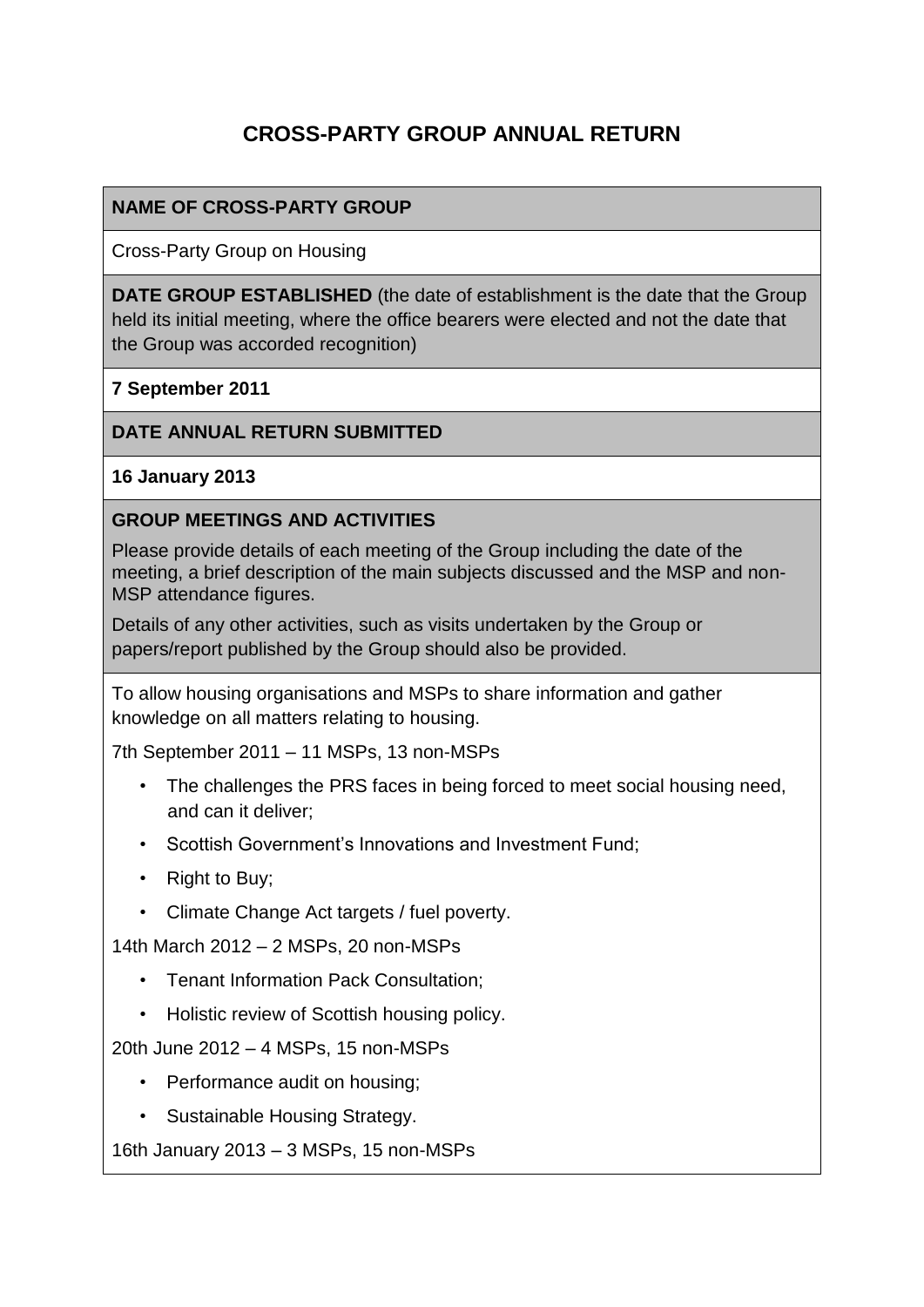- Energy efficiency ECO and Green Deal, the Sustainable Housing Strategy and energy standards for social housing;
- Funding new build;
- New report/research on disabled people's housing provision.

#### **MSP MEMBERS OF THE GROUP**

Please provide names of all MSP members of the Group. Note that only names need to be provided, no party designation or other information is required.

David McLetchie

Gordon MacDonald

Hugh Henry

James Dornan

John Mason

Marco Biagi

Mark McDonald

Maureen Watt

Mike MacKenzie

Patrick Harvie

Rhoda Grant

Stuart McMillan

Bob Doris

Elaine Murray

Margaret McCulloch

### **NON-MSP MEMBERS OF THE GROUP**

For organisational members please provide only the name of the organisation, it is not necessary to provide the name(s) of individuals who may represent the organisation at meetings of the Group.

| <b>Individuals</b> |                                             |
|--------------------|---------------------------------------------|
| Organisations      | <b>Scottish Land and Estates</b>            |
|                    | Scottish Federation of Housing Associations |
|                    | <b>Scottish Association of Landlords</b>    |
|                    | <b>Chartered Institute of Housing</b>       |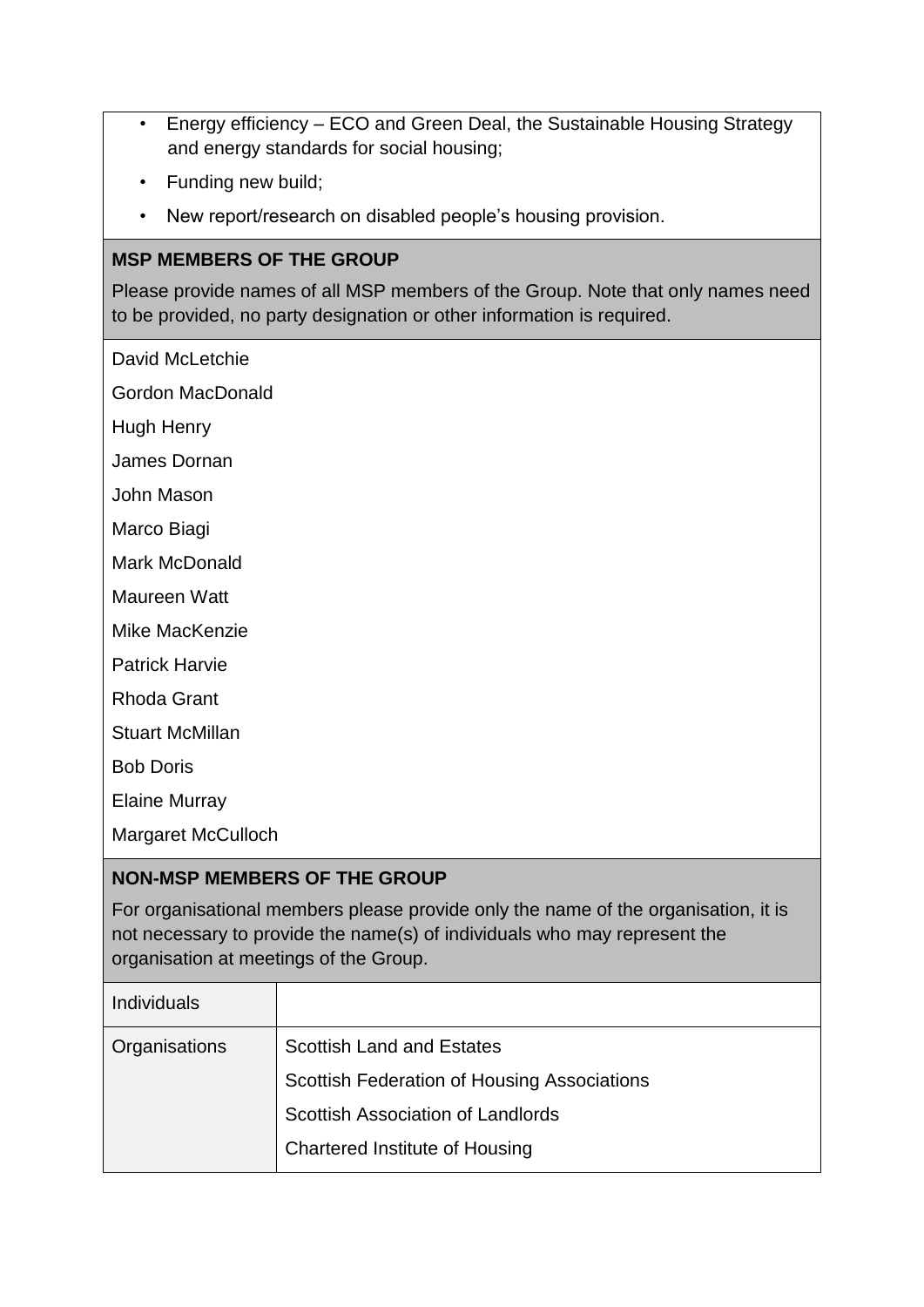| <b>Scottish Churches Housing Action</b>            |
|----------------------------------------------------|
| <b>Shelter Scotland</b>                            |
| Royal Institution of Charted Surveyors in Scotland |
| <b>Tenants Participatory Advisory Service</b>      |
| <b>Tenants Information Service</b>                 |
| <b>Consumer Focus Scotland</b>                     |
| <b>Scottish Solicitors Property Centre</b>         |
| National Association of Landlords                  |

## **GROUP OFFICE BEARERS**

Please provide names for all office bearers. The minimum requirement is that two of the office bearers are MSPs and one of these is Convener – beyond this it is a matter for the Group to decide upon the office bearers it wishes to have. It is permissible to have more than one individual elected to each office, for example, coconveners or multiple deputy conveners.

| Convener               | Margaret MacDougall MSP           |
|------------------------|-----------------------------------|
| <b>Deputy Convener</b> | <b>Patrick Harvie MSP</b>         |
| Secretary              | Scottish Association of Landlords |
| Treasurer              | Scottish Association of Landlords |

# **FINANCIAL BENEFITS OR OTHER BENEFITS RECEIVED BY THE GROUP**

Please provide details of any financial or material benefit(s) received from a single source in a calendar year which has a value, either singly or cumulatively, of more than £500. This includes donations, gifts, hospitality or visits and material assistance such as secretariat support.

Details of material support should include the name of the individual providing support, the value of this support over the year, an estimate of the time spent providing this support and the name of the organisation that this individual is employed by / affiliated to in providing this support.

Groups should provide details of the date on which the benefit was received, the value of the benefit and a brief description of the benefit.

## **SUBSCRIPTION CHARGED BY THE GROUP**

Please provide details of the amount charged and the purpose for which the subscription is intended to be used.